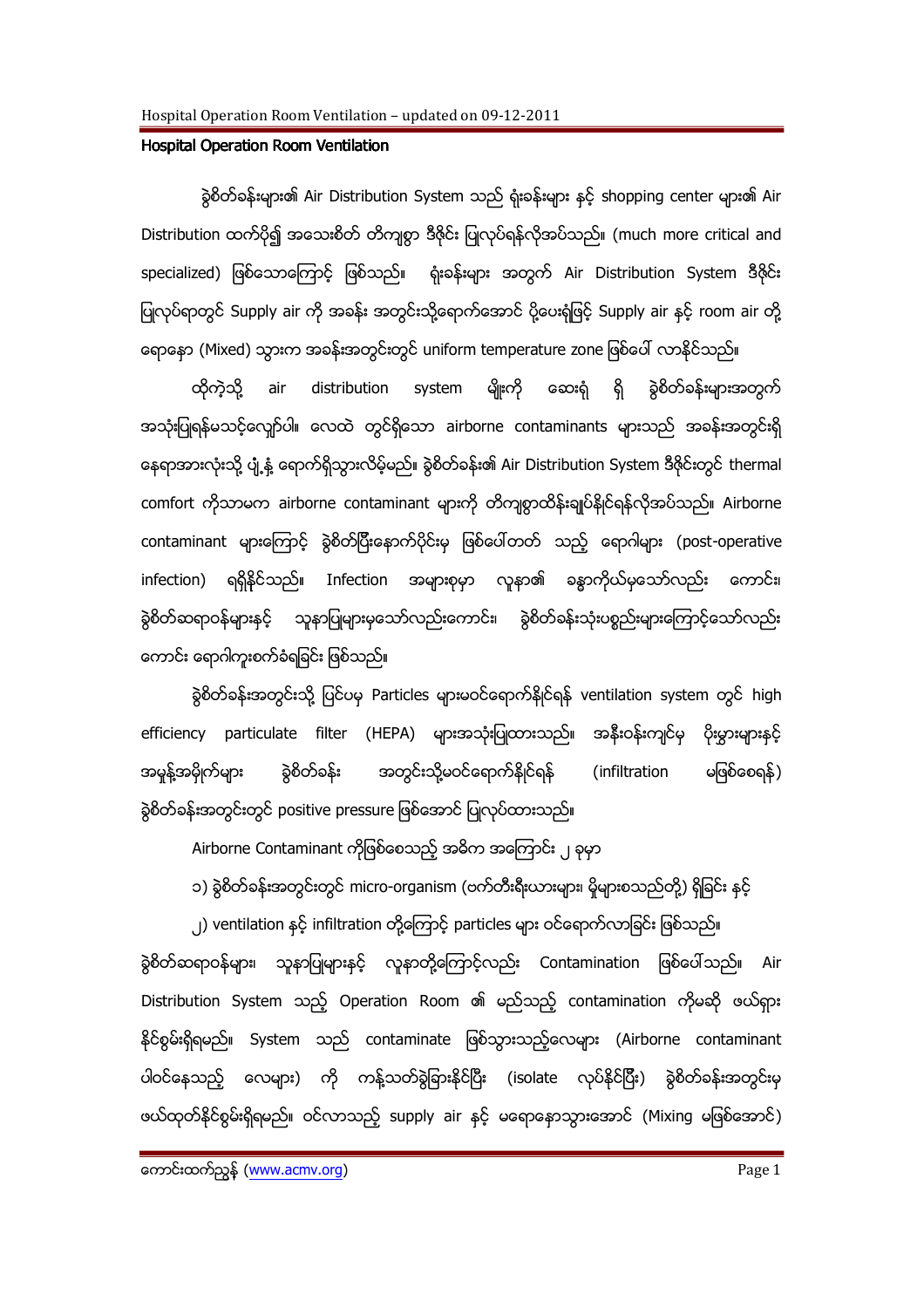လည်း တားဆီးနိုင်စွမ်း ရှိရမည်။ အကောင်းဆုံးနှင့် အရိုးရှင်းဆုံး နည်းမှာ fresh air ကို များနိုင်သမှုုများအောင် ထည့်ပေးခြင်းဖြစ်သည်။

Fresh air ventilation rate များခြင်းကြောင့် cooling load ( latent heat load နင့် sensible heat load )များလာလိမ့်မည်။ Airborne Contaminant များကိုထိန်းချုပ်ရန် အတွက်အကောင်းဆုံးသော effective အဖြစ်ဆုံး သောနည်းလမ်း မှာ စွဲစိတ်ခန်းအတွင်းသို့ Low uniform velocity ဖြင့် supply air ကိုထည့်ပေးခြင်းဖြစ်သည်။ Low uniform velocity သည် stable downward air flow ကိုဖြစ်စေသည်။ Lamina Flow System ဟုလည်း ခေါ်သည်။ Lamina Flow Ventilation System တွင် မျက်နှာကြက် (ceiling) တစ်ခုလုံးကို Lamina Flow Diffuser များဖြင့်တပ်ဆင်ထားသည်။ ထိုကဲ့သို့ uniform velocity ဖြစ်နေသည့် Lamina Air flow pattern ရရှိရန်အတွက် ပိုများသည့်လေလည်ပတ်မှုနှုန်း (Higher Air  $\,$ Change Rate) ရှိရန်လိုအပ်သည်။ Higher Air Change Rate ကြောင့် Energy သုံးစွဲမှုပိုများလိမ့်မည်။ ထိုကြောင့် Energy Cost သည်လည်း ပိုများလိမ့်မည်။



Energy Consumption သာစေရန်အတွက် Lamina air flow ကိုရိုစိတ်ခန်းတစ်ခုလုံးအတွက် မပေးပဲ critical zone ဖြစ်သည့် operation table အနီးဝန်းကျင်ကိုသာပေးရြင်းဖြင့် လိုအပ်သော air change rate ကို လျော့ ရှုနိုင်သည်။ ထိုကဲ့သို့ ဒီဇိုင်းမျိုးတွင် Lamina flow Diffuser များကို မျက်နာကြက်တစ်ခုလုံး အပြည့်တပ်ဆင် ရမည့်အစား operation table အပေါ်တည့်တည့်တွင်သာ တပ်ဆင်ထားသည်။ Lamina flow diffuser များမှ လေ သည် low face velocity ဖြင့် ဆင်းလာသော်လည်း diffuser များမရှိသည့် ဘေးဘက်တွင် entrenchment of room air ဖြစ်ပေါ်လာသည်။ Supply air ၏ အပူရှိန်နှင့် အခန်းအတွင်းရှိ လေ၏အပူရှိန် ခြားနားချက်တို့ကြောင့် (temperature differential) တို့ကြောင့် supply air သည် discharge air envelop ၏ အလည်သို့ ဦးတည်သွား သည်။ ထို့ကြောင့် Diffuser φ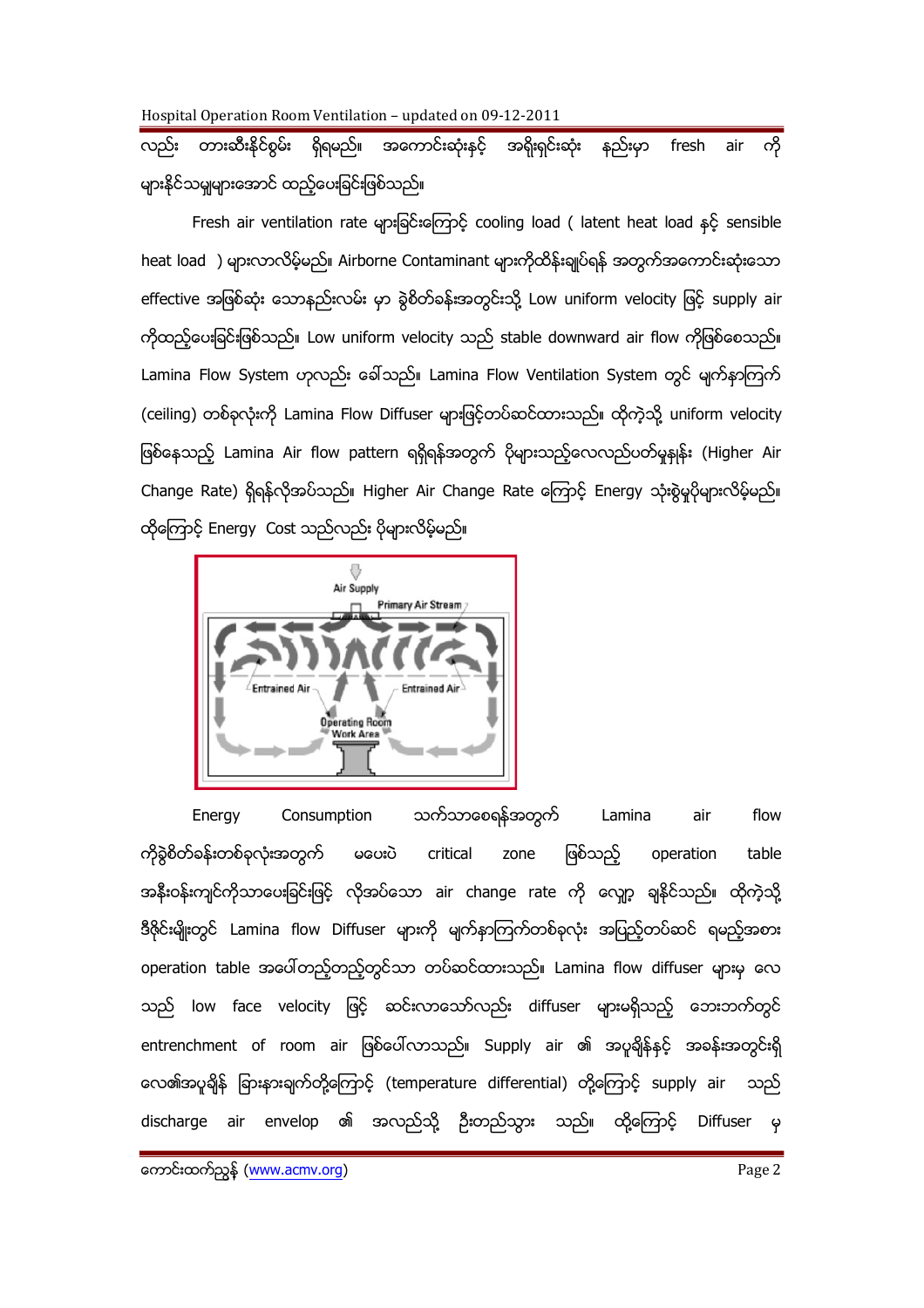Hospital Operation Room Ventilation - updated on 09-12-2011

အကွာအဝေးများလာသည့်အမှုု clean zone (သန့်ရှင်းသောနေရာ) သည် ကျဉ်းမြောင်းသွားသည်။ Lamina flow diffuser များနေရာရျသည့် အခါတွင် ဤအချက်ကိုထည့်သွင်း တွက်ချက်ရန် လိုအပ်သည်။



Lamina flow ventilation system မှထွက်လာသည့် supply air များသည် HEPA filter (High Efficiency Particulate Air Filter) များဖြင့်စစ်ပြီးသားဖြစ်သည်။ HEPA filter များသည် Lamina flow ventilation system များတွင် ပါဝင်သည့် အစိတ်အပိုင်းများဖြစ်သည်။ HEPA filter များကို operation အခန်း၏ အပြင်ဘက်နေရာတွင် ထားရှိသောကြောင့် filter လဲခြင်း၊ ပြုပြင်ထိန်းသိမ်းခြင်းများပြုလုပ်ရန် . အတွက် Sterilized လုပ်ထားသည့် စွဲစိတ်ခန်း အတွင်းသို့ ဝင်ရောက်ရန်မလိုပေ။ Diffuser များအနီးတွင် တပ်ဆင်ထားသော HEPA filter အမျိုးအစားမျိုးလည်း ရှိသည်။ အလွယ်တကူဖြတ်နိုင်တပ်နိုင်၊ ပြုပြင်ထိန်းသိမ်းရန် လွယ်ကူသော်လည်း Sterile လုပ်ထားသည့် စွဲစိတ်ခန်း အတွင်းသို့ ဝင်ရောက်ပြီးမှသာ ပြုလုပ်၍ ရသည်။

တကယ်အရေးကြီးသောနေရာ (Clean zone) သည် operation table ၏ အနီးပတ်ဝန်းကျင်သာ ဖြစ်သည်။ Full Ceiling Lamina Flow Ventilation System ပြုလုပ်ရမည့်အစား operation table ၏ အနီးကိုသာ Lamina Flow ဖြစ်အောင်ပြုလုပ်ပြီး air curtain ဖြင့်ကာရံထားခြင်းဖြင့် energy အတွက် ကုန်ကျစရိတ်ကို လျော့နည်းစေ နိုင်သည်။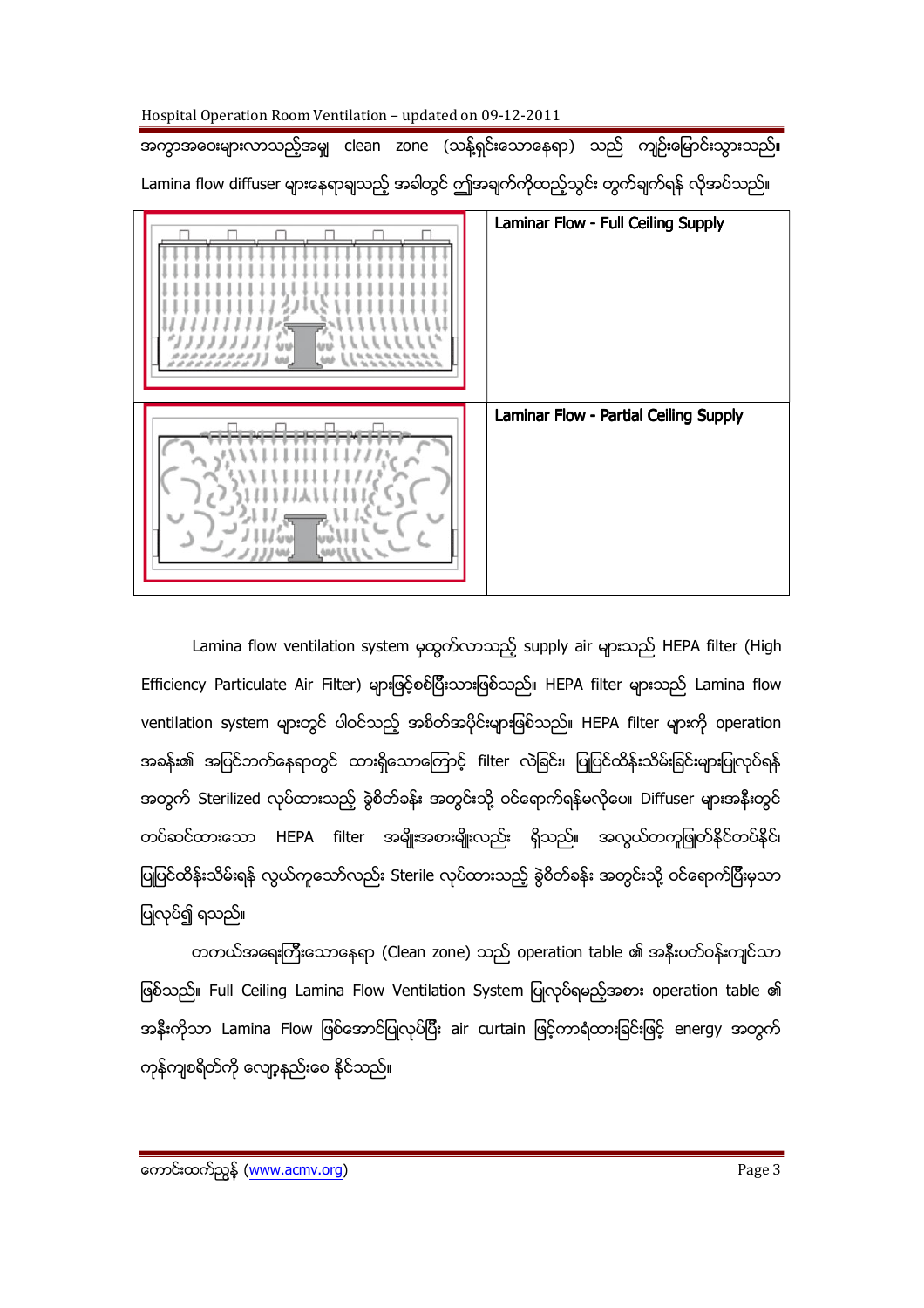Air Curtain ကို Linear slot Diffuser များဖြင့်ပြုလုပ်နိုုင်သည်။ Operation table ၏ လေးဘက် တွင် air curtain များဖြင့်ကာရံထားသည်။ Linear slot diffuser များကို operating table မှ အနည်းဆုံး ၃ 8 # 9'8K 2(A# \$%&'1 Q()T# \$%&'-&2&S() C :' ' @4>3#3?% ရွေ့လျားသွားလာနိုင်ရန်အတွက် စွဲစိတ်ကုတင်မှ အနည်းဆုံး ၃ ပေ စွာထားခြင်းဖြစ်သည်။ Linear air diffuser များမှ supply air သည် ဒေါင်လိုက်မျဉ်း (vertical line) မှ ၁၅ ဒီဂရီ ထောင့်ဖြင့်ထွက်လာအောင် ပြုလုပ်ထားရမည်။ ၁၅ ဒီဂရီထောင့်ဖြင့်ထွက်လာသော supply air များသည် operating table နှင့် အနီးဝန်းကျင်အကြားတွင် အဆီးအတား (barrier) ကြားခံတစ်ခု အနေဖြင့် ကာရံပေးထားသည်။

Contaminated room air ကို အပြင်ဘက်ဆုံးနေရာ (outer boundary layer) မှတဆင့်ဆွဲငင်စုပ်ယူသွားပြီး (operating table) မှ အဝေးဆုံးဖြစ်သော exhaust grille များဆီသို့ရောက်သည်။ ထို့ကြောင့် contaminated room air များကို Dilution ဖြစ်စေသည့် နှုန်းပိုမိုမြင့်မားစေသည်။ လျင်မြန်စွာ Dilution ဖြစ်စေသည်။



An integrated system of laminar flow and linear slot diffusers that minimizes mixing of room and supply air to create a controlled operating room work area.

Supply air ၏ 65% မှ 75% ပမာဏကို Lamina flow air diffuser မှထုတ်ပေးပြီး ကျန်သည့် 25% မှ 35% ကို Air Curtain မှ discharge လုပ်ပေးရြင်းဖြစ်သည်။ စွဲစိတ်ခန်းအတွင်းသို့ ပြင်ပမှ အမှုန့်များ၊ အမိုုက်များ၊ ဗက်တီးရီးယားများ မဝင်ရောက်နိုုင်ရန် အခန်းအတွင်းတွင် Positive Pressure ဖြစ်အောင်ပြုလုပ်ထားရန် လိုအပ် သည်။ ထိုကဲ့သို့ Positive Pressure အနည်းငယ် ဖြစ်ပေါ်နေစေရန် အတွက် supply air volume သည် return air volume ထက် အနည်းငယ်များနေရန် လိုအပ်သည်။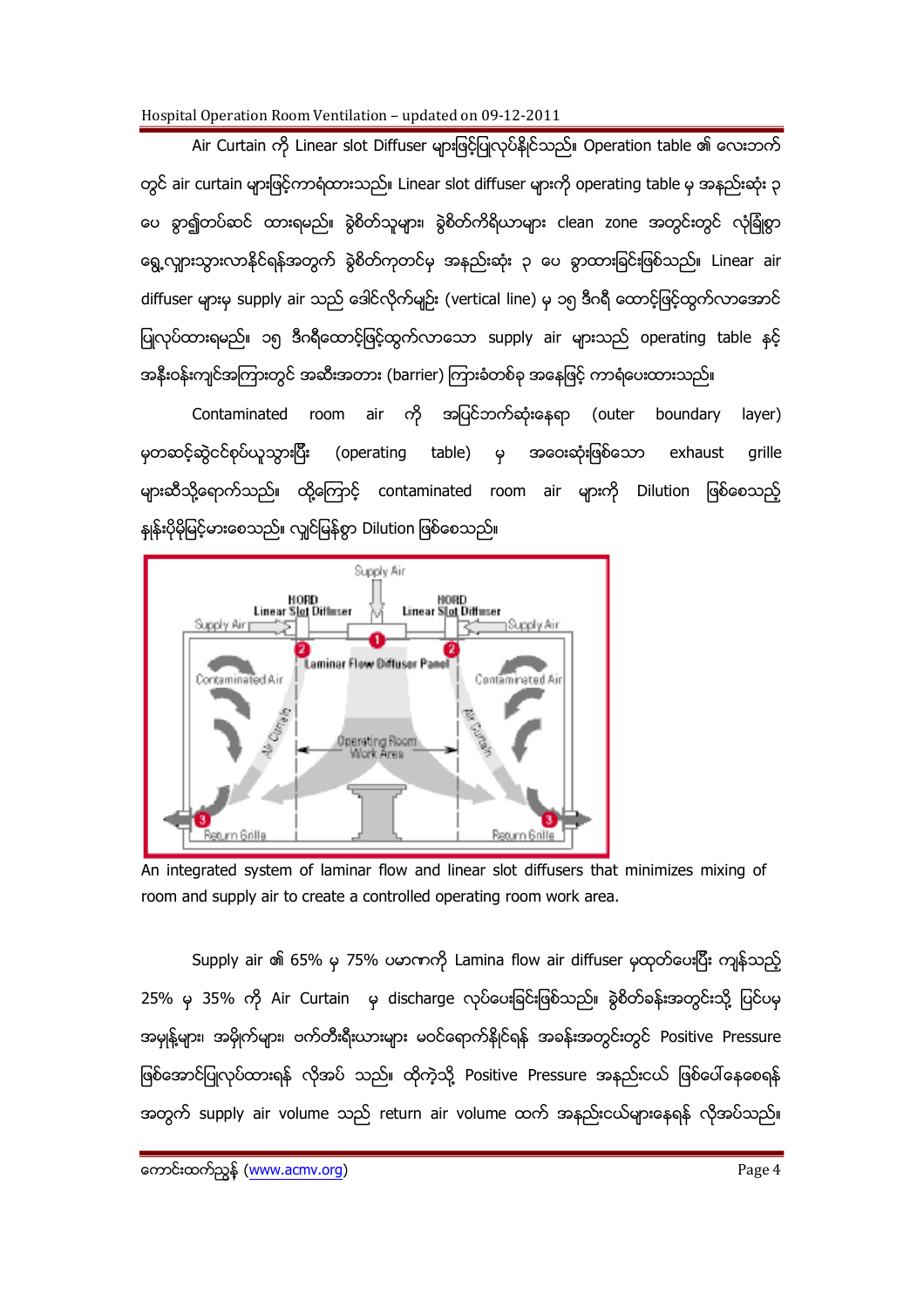Supply air volume နှင့် return air volume ကွာဟချက် အရမ်းများမနေစေရန်လည်း သတိပြု သင့်သည်။ အကြမ်းအားဖြင့် return air volume သည် supply air volume ၏ 85% ခန့်ဖြစ်သင့်သည်။

Return air grille များကို ကြမ်းခင်းမှ ၃ လက်မ မှ ၆ လက်မ အကြားအကွာတွင် တပ်ဆင် ထားသင့်သည်။ ထိုကဲ့သို့ Exhaust (သို့) return air grille ကို low level တွင်တပ်ဆင်ထာခြင်းကြောင့် contaminated air နှင့် လေထက်လေးသည့် gas များ၊ ဖှန်များ၊ အမှုန့်များကို စုပ်ယူသွားစေနိုင်သည်။ Return air grille ၄ ခု ကို နှံရံလေးဘက်စလုံးတွင် တပ်ဆင်ထားရမည်။ နှံရံလေးတစ်ဘက်လျှင်တွင် return air grille တစ်ခုကျစီ တပ်ဆင် ထားရမည်။ အကယ်၍ နံရံလေးဘက်စလုံးတွင် return air grille များ တစ်ခုစီ တပ်ဆင်ရန်မဖြစ်နိုင်ပါက ဆန့်ကျင် ဘက် နံရံ ၂ ဘက်တွင် grille နှစ်ခုစီကို တပ်ဆင်နိုင်သည်။ အနီးကပ်ဆုံး နံရံနစ်ဘက်တွင် grille နစ်ခုစီ တပ်ဆင်ရန် အတွက် မသင့်ပါ။ ထိုသို့တပ်ဆင်ခြင်းဖြင့် contaminated air များ operating table အနီးသို့ ရောက်ရှိသွား နိုင်သည်။

## Ceiling Construction

နွဲစိတ်ခန်းများ၏ မျက်နှာကြက် (ceiling) တည်ဆောက်ပုံသည် air distribution system အတွက် အလွန် အရေးကြီးသည်။ supply air များ pressurization ဖြစ်ရန် အတွက် Ceiling ကို plenum box အဖြစ် တည်ဆောက် ရမည်။ ခွဲစိတ်ခန်းမျက်နာကြက် တည်ဆောက်ပုံ ၃ မျိုးရှိသည်။

- က) Dry wall ceiling
- a) Gasket T-bar ceiling
- ဂ) Combination of Dry wall and T-bar ရောထားသည့် ပုံစံမျိုးတို့ဖြစ်သည်။

ဆေးရုံ၊ ဆေးခန်းများ၊ ကုသရေးဆိုင်ရာ အဆောက်အဦးများ ၏ Air Conditioning System သည် ' comfort ဖြစ်ရုံသာမက ရောဂါ မပြန့်ပွားအောင် တားဆီးပေးနိုင်ရမည်။ supply air ၏ အပူချိန်ကို အတိုးအလျော့လုပ်ခြင်းဖြင့် အခန်း၏ အပူချိန်ကို ထိန်းထား(Controlလုပ်ထား)ရမည်။ Air flow rate ကို နည်းအောင် များအောင် ပြုလုပ်ခြင်းဖြင့် အခန်းအပူချိန်ကို control မလုပ်ရပါ။ အခန်းအတွင်းတွင် အပူချိန် မြင့်သည်နေရာ၊ အပူရျန်နိမ့်သည့်နေရာ မဖြစ်ပေါ်အောင် ပြုလုပ်ထား ရမည်။ အခန်းအတွင်းတွင် uniform temperature ဖြစ်အောင်ပြုလုပ်ထားရမည်။ အခန်းအတွင်း တစ်နေရာနှင့် တစ်နေရာ အပူရိုန်ကွာဟချက် (Temperature gradient ) များပါက မလိုလားအပ်သည့် Air movement ကိုဖြစ် ပေါ်စေသည်။ အခန်းတစ်ခုလုံး Temperature Distribution သည် homogenous ဖြစ်နေသင့်သည်။ High contaminated area များတွင် air velocity သည် 0.2 m/s ထက် မကျော်သင့်ပေ။ လူနာများထားသည့်